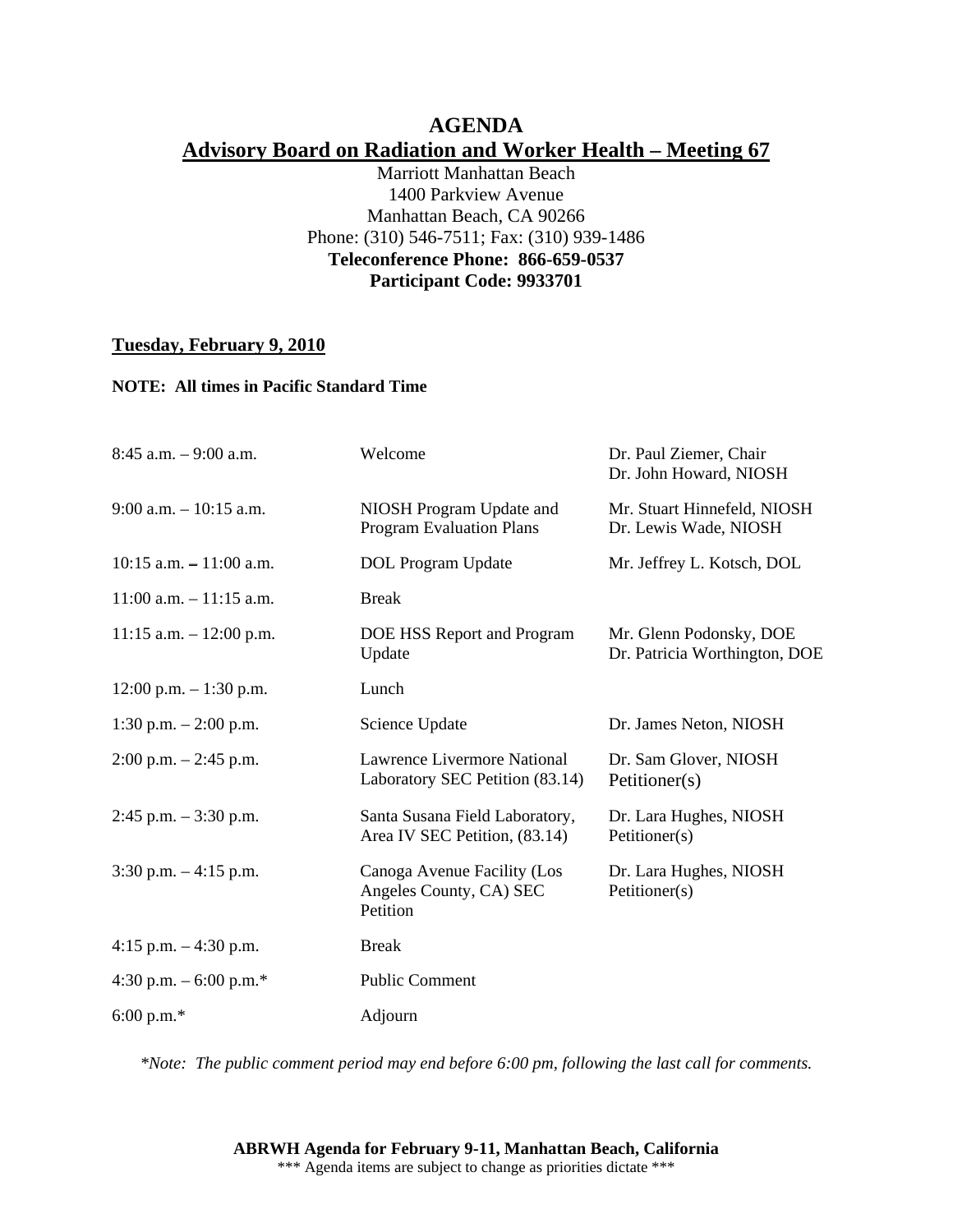# **AGENDA Advisory Board on Radiation and Worker Health – Meeting 67**

Marriott Manhattan Beach 1400 Parkview Avenue Manhattan Beach, CA 90266 Phone: (310) 546-7511; Fax: (310) 939-1486 **Teleconference Phone: 866-659-0537 Participant Code: 9933701** 

# **Wednesday, February 10, 2010**

#### **NOTE: All times in Pacific Standard Time**

| $9:00$ a.m. $-9:15$ a.m.   | Welcome                                                          | Dr. Paul Ziemer, Chair                                                                               |
|----------------------------|------------------------------------------------------------------|------------------------------------------------------------------------------------------------------|
| $9:15$ a.m. $-10:00$ a.m.  | Lawrence Berkeley National<br>Laboratory SEC Petition (83.14)    | Dr. Lara Hughes, NIOSH<br>Petitioner(s)                                                              |
| $10:00$ a.m. $-10:45$ a.m. | General Electric Evendale SEC<br>Petition $(83.14)$              | Mr. Pete Darnell, NIOSH<br>Petitioner(s)                                                             |
| $10:45$ a.m. $-11:00$ a.m. | <b>Break</b>                                                     |                                                                                                      |
| $11:00$ a.m. $-11:45$ a.m. | <b>Blockson Chemical SEC Petition</b>                            | Dr. Paul Ziemer, Chair<br>Petitioner(s)                                                              |
| 11:45 a.m. $- 12:30$ p.m.  | Chapman Valve SEC Petition                                       | Dr. John Poston, WG Chair<br>Petitioner(s)                                                           |
| 12:30 p.m. $- 2:00$ p.m.   | Lunch                                                            |                                                                                                      |
| $2:00$ p.m. $-3:00$ p.m.   | <b>United Nuclear Corporation</b><br>(Hematite, MO) SEC Petition | Mr. LaVon Rutherford, NIOSH<br>Petitioner(s)                                                         |
| $3:00$ p.m. $-4:00$ p.m.   | Hangar 481 at Kirtland Air Force<br><b>Base SEC Petition</b>     | Dr. Sam Glover, NIOSH<br>Petitioner(s)                                                               |
| 4:00 p.m. $-4:15$ p.m.     | <b>Break</b>                                                     |                                                                                                      |
| 4:15 p.m. $-$ 5:45 p.m.    | <b>Nevada Test Site SEC Petition</b>                             | Dr. James Neton, NIOSH<br>Dr. Arjun Makhijani, SC&A<br>Mr. Robert Presley, WG Chair<br>Petitioner(s) |
| 5:45 p.m. $-6:00$ p.m.     | <b>Break</b>                                                     |                                                                                                      |
| 6:00 p.m. $-7:30$ p.m.*    | <b>Public Comment</b>                                            |                                                                                                      |
| 7:30 p.m.                  | Adjourn                                                          |                                                                                                      |

*\*Note: The public comment period may end before 7:30 pm, following the last call for comments.*

#### **ABRWH Agenda for February 9-11, Manhattan Beach, California**  \*\*\* Agenda items are subject to change as priorities dictate \*\*\*